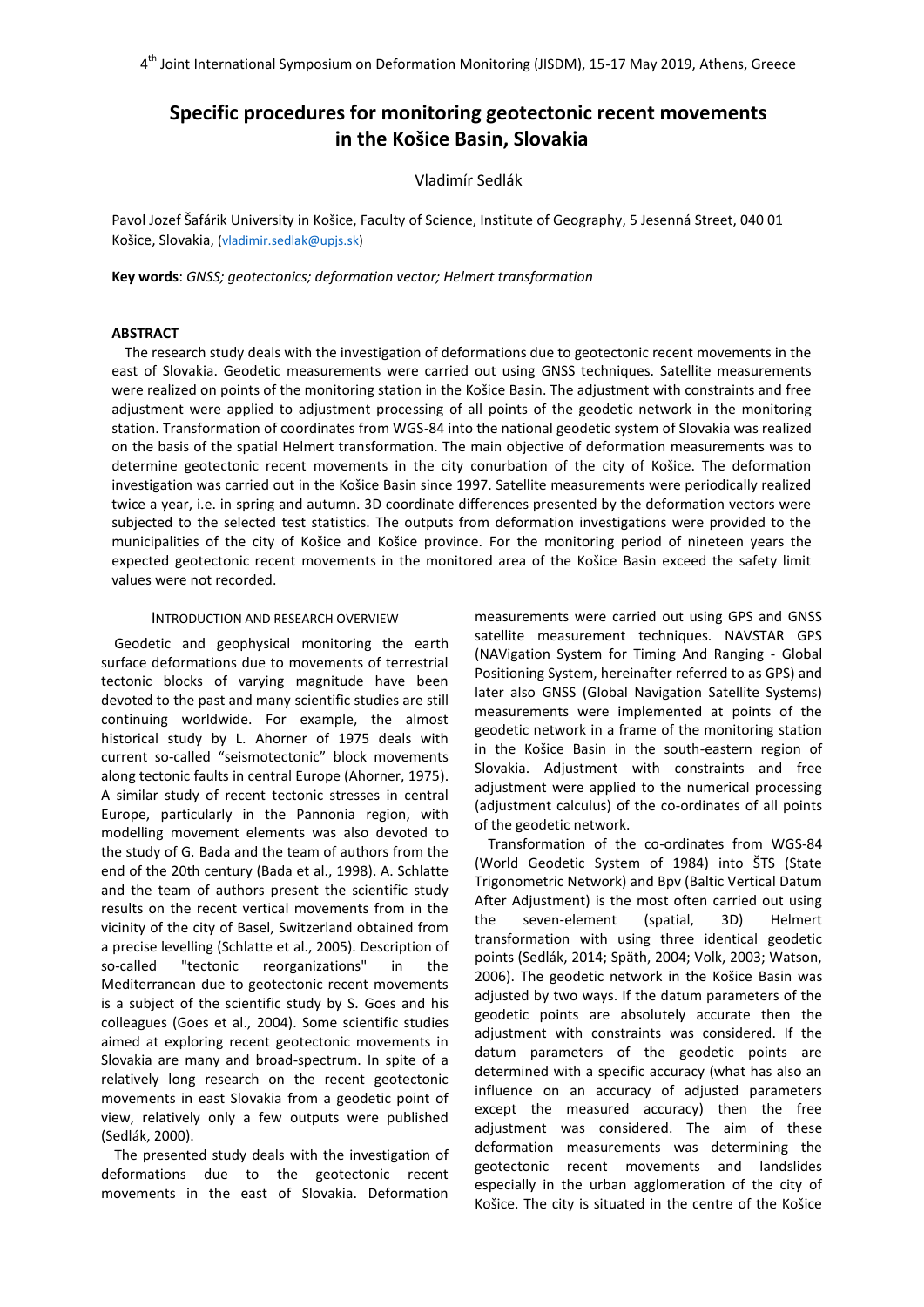Basin. The deformation investigations are carried out by the extensive geodetic satellite measurements for a long period (since 1997) in the Košice Basin. GPS and GNSS (hereinafter GPS/GNSS) measurements were realized every year since 1997. All points of the geodetic network (reference and object points) were measured by a static method. The object points of the geodetic network were determined by the method of double GPS/GNSS vector always to two reference points. The geodetic network with the object points is stabilized on the territories of the Košice Basin, in which according to the interested geologist the geotectonic recent movements are presupposed. The major tectonic fault in the Košice Basin, according to which two expressive geological blocks of the top part of the earth crust could be each other move, passes in the line of the north-south direction along the Hornád River, which flows through the city of Košice. The secondary tectonic faults of smaller extent are in the direction perpendicular to the major fault. 3D coordinate differences (deformation vectors) of the object points of the geodetic network have been subjected to the test statistics hypotheses. 3D modelling deformations in the Košice Basin are applied in GIS space for utilization of the city administration of the city of Košice. The deformation investigations outputs have confirmed the assumption that for the monitored period 1997-2016 in the Košice Basin were not recorded geotectonic recent movements beyond the boundary limit of 25 mm.

At the first GPS and later GNSS measurements are realized at points of the geodetic network of the monitoring station localized in the Košice Basin, east Slovakia (Figure 1). The aim of these measurements was determining recent geotectonic movements in the urban agglomeration of the city of Košice (Sedlák, 2000). Satellite (GPS/GNSS) measurements are periodically realized twice a year (spring and autumn). Altogether, 16 points of the geodetic network in the monitoring station in the Košice Basin are measured by means of using the GPS/GNSS kinematic method. Priority of the chosen kinematic method for our measurements is above all a high accuracy in determining point positions which is conditioned by the period of measurement on a determined point (approx. 5 minutes). The accuracy of the kinematic methods is same like at the static method (Sedlák, 2000). A full paper is required for every accepted abstract, either oral or poster. Authors can submit their contribution as a peer review or non-peer review paper.

The determined geodetic network points are solved by double GPS/GNSS vector technology always regarding two reference points. The main tectonic fault in the Košice Basin according to which two expressive geological faults of the earth ground blocks should move is assumed in the north-south direction along the Hornád River. The secondary tectonic faults of smaller extent are in the direction perpendicular to

the Hornád fault, i.e. in the east-west direction. These secondary tectonic faults are mutually parallel (Sedlák, 2000). Three double-frequency GPS/GNSS receivers were used to satellite measurements. Co-ordinates of all points of the geodetic network were transformed from WGS-84 into S-JTSK and Bpv. The non-linear rotary matrix method was applied to the adjustment. After transformation, the co-ordinates were consecutively adjusted by the adjustment with constraints.



Figure1. Ortho-photo map of the city of Košice and with constellation of the geodetic network points (red) in the Košice Basin monitoring station

The geodetic network of the Košice Basin monitoring station (Figure 1) includes also the reference points (A1, B10) of the geodetic network in the former mining area of the Košice-Bankov magnesite mine (a research project for monitoring mining subsidence) (Sedlák, 2014) as well as reference points (KN1-KN5) of the geodetic network in the Košice city district of Košická Nová Ves (a research project for monitoring landslides). All points of the geodetic network of the Košice Basin monitoring station have a deep stabilization (stone blocks and buried in concrete iron casing pipes of drill holes), deep 2 to 12 m.

# INTRODUCTION AND RESEARCH OVERVIEW CO-ORDINATE TRANSFORMATION OF THE GEODETIC NETWORK POINTS FROM WGS-84 INTO S-JTSK AND B PPV

GPS and GNSS are geodetic systems use the global co-ordinate system WGS-84 with the purpose of expressing the position anywhere in the earth and space. The reality that systems GPS/GNSS determine a localization and navigation in the global dimensions is its priority. However, the disadvantage for surveying is its limitation in a plane rectangular system that is the Slovak national geodetic co-ordinate system S-JTSK.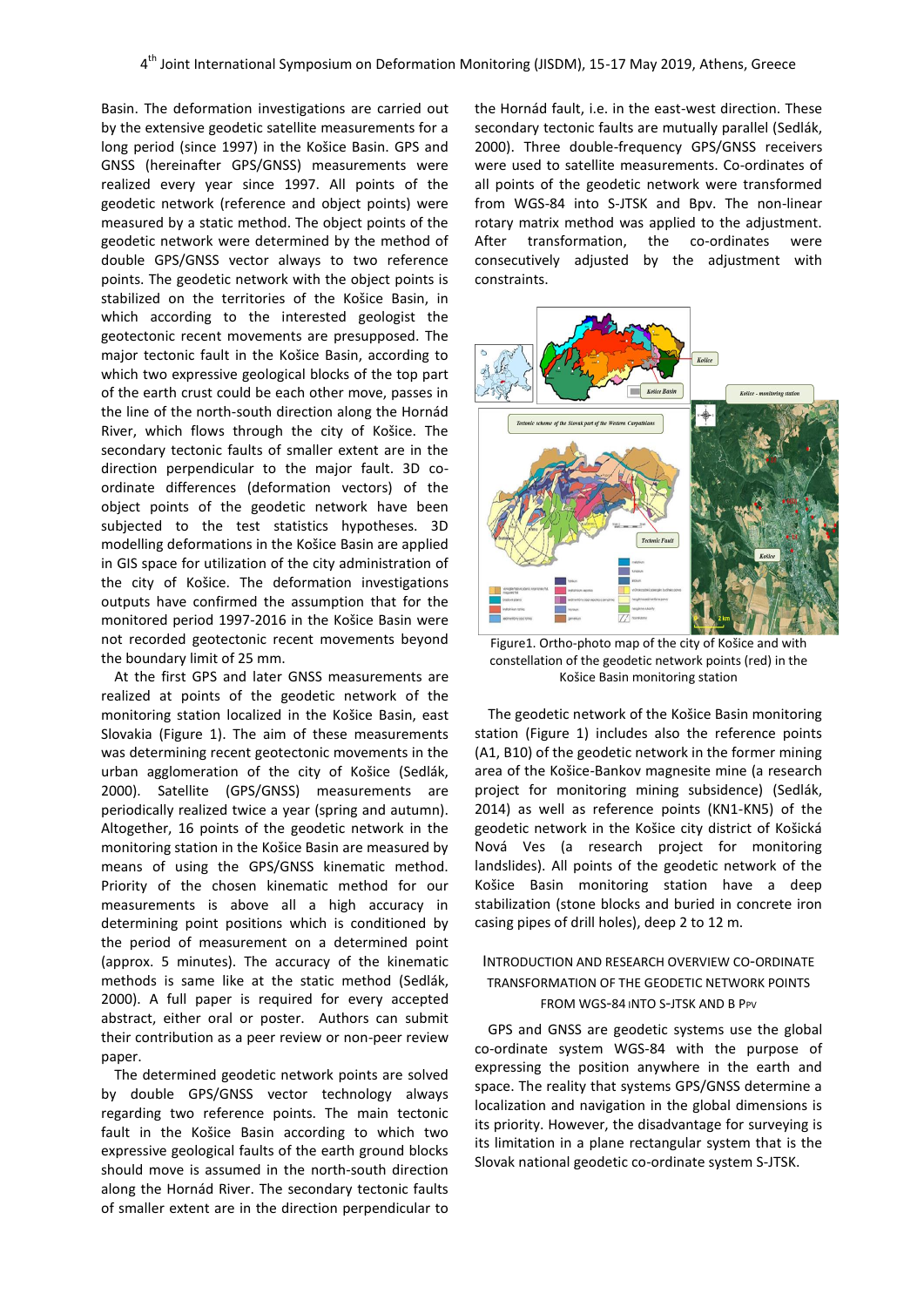# *Transformation of co-ordinates from WGS-84 into local topocentric horizontal system*

The co-ordinate axes (*X,Y,Z*)*WGS-84* with the origin in the centre of ellipsoid create the system *SWGS-84* (Figure 2). The co-ordinate axes  $(X^{\prime\prime}, Y^{\prime\prime}, Z^{\prime\prime})_{S^{\prime\prime}}$  create the local topocentric horizontal co-ordinate system *S*´´. Its origin lies in the point *D*. The point *D* is one of the points of the geodetic network of the monitoring station in the Košice Basin. This point is situated approximately in the geodetic network centre. To assume that the geodetic horizon in the point *D* is a parallel plane to the system S-JTSK is only possible in a case of the local geodetic network with a small dimension (if distances between network points are not longer than a few kilometres). Table 1 presents co-ordinates of the point *D* in WGS-84 and in the system S-JTSK. Axes *X*´´ and *Y*´´ lie in a geodetic horizon of the point *D*. The axis *X*´´ is oriented into the south branch of a meridian. The axis +*Z*´´ lies in a normal line and is directed into the geodetic zenith and the axis +*Y*´´ creates with the mentioned axes a left-hand system.



Figure 2. 3D co-ordinate systems SWGS84 and S´´

| Table 1. 3D co-ordinates of the point D in WGS-84 and S- |
|----------------------------------------------------------|
| JTSK before any adjustment                               |

| $3D-axis$                                                        | $WGS-84$ [ m] | $S-JTSK$ [m]  |  |
|------------------------------------------------------------------|---------------|---------------|--|
| X                                                                | 3 927 761.772 | 1 237 997.588 |  |
| Y                                                                | 1 528 741.401 | 262 066.547   |  |
| Z                                                                | 4 771 351.232 | 212.074       |  |
| $B_D = 48^{\circ}$ 44' 7.12"<br>Ellipsoid latitude:              |               |               |  |
| $L_p = 21^{\circ} 16' 21.22"$<br>Ellipsoid longitude:            |               |               |  |
| $C = 2^{\circ} 39' 42.89''$<br>Meridian convergence:             |               |               |  |
| Notice: The point $D$ as the origin of the local topocentric co- |               |               |  |
| ordinate system $S''$ is the point No. 6 of the geodetic network |               |               |  |
| in the Košice Basin.                                             |               |               |  |

The co-ordinates transformation of from the system *SWGS-84* into the system *S*´´ is possible according to (index *D* means that the tangent point is considered)

$$
\begin{bmatrix} X \ Y \ Z \end{bmatrix}_{S''} = \begin{bmatrix} 1 & 0 & 0 \ 0 & -1 & 0 \ 0 & 0 & 1 \end{bmatrix} \cdot R_Y(90^\circ - B_D) \cdot R_Z(L_D) \cdot \begin{bmatrix} X - X_D \ Y - Y_D \ Z - Z_D \end{bmatrix}
$$
 (1)

where 
$$
B_D
$$
,  $(L_D)$  = ellipsoidal geocentric latitude  
\n(longitude) of point *D*  
\n $R_Y(90^\circ - B_D)$ ,  $R_Z(L_D)$  = non-linear rotation  
\nmatrices

The co-ordinates of the geodetic network points in WGS-84 are obtained by a convenient adjustment of measurements, which were realised by GPS/GNSS. The right-hand system is changed into left-hand which is preferred in geodesy. This change can be reached by multiplying a diagonal matrix with the diagonal (1,- 1,1). The point *D* has the co-ordinates  $(X, Y, Z)^{T} =$  $(0,0,0)^T$  in the system S<sup>2</sup>.

The system *S´´* is also possible to obtain by using the following equation

$$
\begin{bmatrix} X \\ Y \\ Z \end{bmatrix}_{S'} = \begin{bmatrix} 1 & 0 & 0 \\ 0 & -1 & 0 \\ 0 & 0 & 1 \end{bmatrix} \cdot R_Y(90^\circ - B_D). \quad R_Z(L_D). \begin{bmatrix} X \\ Y \\ Z \end{bmatrix}_{WGS-84} + \begin{bmatrix} -\Delta X \\ 0 \\ -\Delta Z \end{bmatrix}
$$
 (2)

where  $\Delta X$  =normal line distance from ellipsoid centre in direction of axis *XWGS-84* of system *SWGS-84*

> $\Delta Z$  = displacement (distance) of plane (*XY)WGS-84* (in point *D*) in normal line direction

In the sense of Figure 3,  $\Delta X$  and  $\Delta Z$  values are calculated using the following equations

$$
\begin{aligned} \Delta X &= N(B_D)e^2 \sin B_D \cos B_D\\ \Delta Z &= N(B_D) - \Delta X t g B_D + h_D \end{aligned} \tag{3}
$$

where  $N(B_n)$  = transverse radius of curvature in point *D*

*e* = numerical eccentricity

 $h_D$  = ellipsoid height of point *D* 



Figure 3. Transformation from the geocentric into topocentric system

Transformation between the local *S´* and the commonly used national system S-JTSK should be the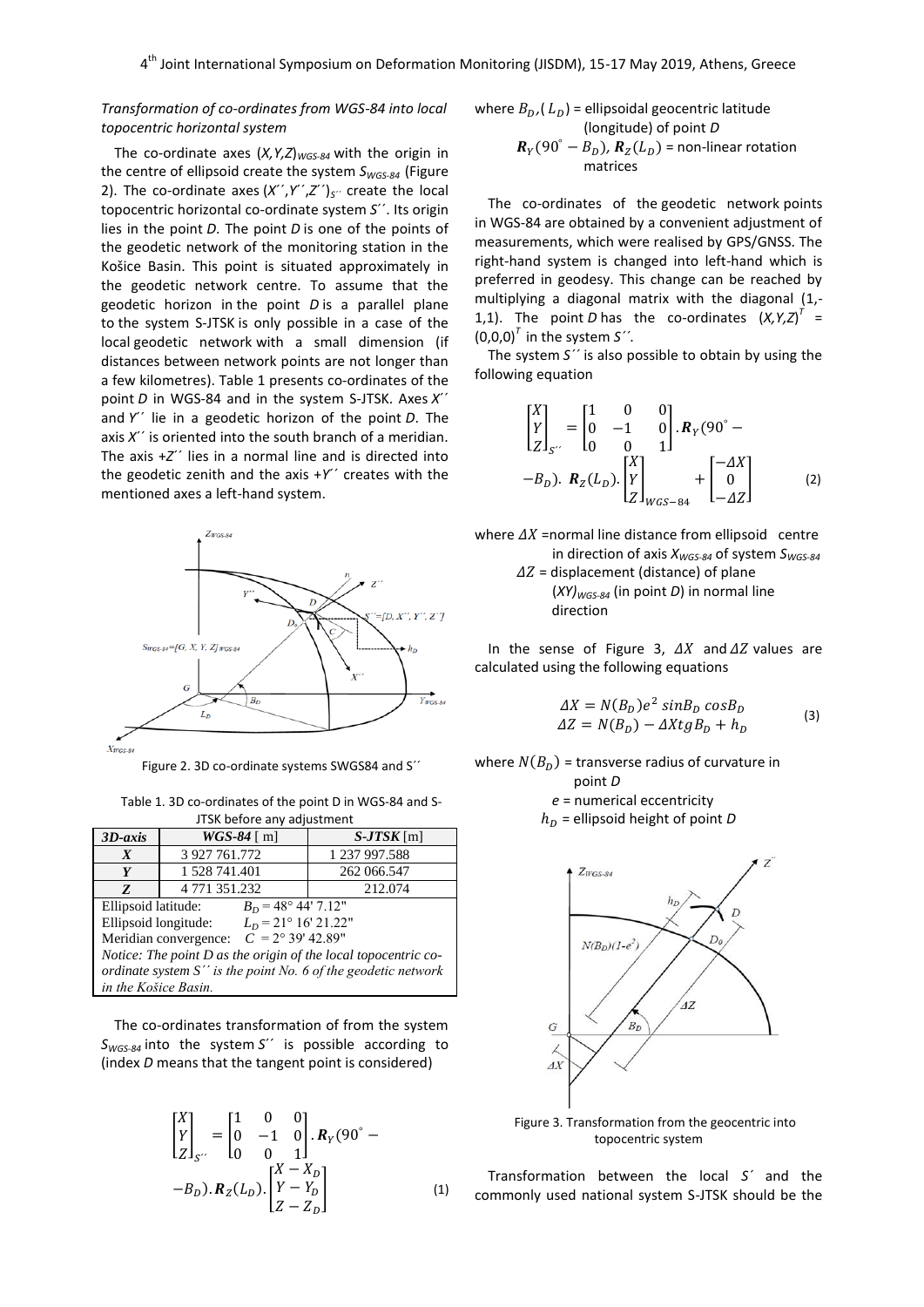simplest in their contact point for a purpose of using the state trigonometric network. It means that the coordinates of the local geodetic network should not much differ from S-JTSK. It can be reached by turning the system *S*´´ in the point *D* about the meridian convergence  $C$  (Fig. 3) of the co-ordinate system S-JTSK and by displacement of the origin of the system *S*<sup> $\prime$ </sup> round the rectangular co-ordinates ( $X_D$ ,  $Y_D$ )<sub>*S*-</sub> *JTSK* in S-JTSK. This mentioned transformation is expressed by

$$
\begin{bmatrix} X \\ Y \\ Z \end{bmatrix}_{S'} = \mathbf{R}_M(-C) \cdot \begin{bmatrix} X \\ Y \\ Z \end{bmatrix}_{S'} + \begin{bmatrix} X_D \\ Y_D \\ H_D \end{bmatrix}_{S-JTSK,Bpv} \tag{4}
$$

where  $R_M(-C)$  = rotation matrix  $H_D$  = altitude of point *D* in Bpv

In this way we obtained the topocentric horizontal co-ordinate system which the co-ordinate axes  $(X', Y')_{S'}$ lie in the geocentric horizon of the point of a normal intersection of the point *D* with used geoid (the Besell ellipsoid). Because the point *D* has the co-ordinates (0,0,0) *T* in the system *S´´*, then this point will obtain identical co-ordinates with the co-ordinates in S-JTSK by adding the vector  $(X_D, Y_D, Z_D)_{S-JTSK}^T$ .

## *Transformation of co-ordinates into the local coordinate system*

It is not possible to calculate directly the values of elements which would harmonise with the values measured in a terrain using the co-ordinates of points  $(X', Y', Z')_{S'}$  in the system *S*<sup> $\prime$ </sup>. These co-ordinates are influenced by the Earth curvature and also by a relative difference in elevation of point over the horizon plane. Regarding to a network dimension, we can substitute the ellipsoid by the reference sphere whose radius is equal to the mean radius of the Earth curvature  $R$  in the point  $D$  according to

$$
R = \sqrt{M(B_D)N(B_D)}\tag{5}
$$

where  $M(N)$  = meridian (transversal) radius of curvature of the Bessel ellipsoid

An influence of the difference of elevation is possible to eliminate if the co-ordinates *X´* and *Y´* are reduced into the intersection of the normal with the tangent plane, or with the basic plane. The reduction from a relative difference of elevation is possible to influence significantly by moving the geodetic horizon into the basic plane of the geodetic network in the height  $h<sub>p</sub>$ . This height equals to approximate mean elevation value in which geodetic measurements are realised. The reduction of the co-ordinates *X´* and *Y´* of the geodetic network points in the system *S´* into the intersection of the normal with the basic plane equals

to a gnomic projection which regarding to the network dimension is considered a conform projection.

The presented method has several priorities. Above all, it is the fact that a relative high accuracy in determining point positions by means of using GPS/GNSS technology is not less than at a classic terrestrial surveying. Similarly a measurement on one identical point is only enough instead of three identical points, by that a transmission of some errors at the transformation can be reduced. Reductions from elevation and cartographic distortion are needed in S-JTSK where only reduction from a relative height or elevation is considered in some local system. This reduction is also minimised by a convenient choice of transformation parameters.

## *2D geodetic network adjustment with constraints*

Many geodetic networks can be adjusted by two ways. If we consider datum parameters as absolutely accurate and we do not include them into an adjustment process, the adjustment with constraints is considered in this case. In case that datum parameters are also determined with a concrete accuracy that has an influence on an accuracy of adjustment parameters except for measurement accuracy. In this case a network can be adjusted by a free adjustment with consideration of datum parameters. Regarding the applied confinement adjustment in the geodetic network in the Košice Basin, the theoretic procedure of this adjustment is presented, which is the most convenient for the Slovak national co-ordinate system S-JTSK.

The Least Mean Square Method (LMSM) is chosen as an estimate principle, and the inverse solution is chosen as a mathematical principle, which is a standard procedure in an adjustment of the geodetic network. After adjustment the position and form of the geodetic network are changed but the datum point positions are not changed (datum points are considered as absolutely accurate). This fact is presented so that the configuration matrix  $A$  and also matrix  $N$  of the geodetic network will be regular; the rank of matrices  $h(A) = k$  and  $h(N) = k$  (*k* is number of determined parameters). For the adjustment the following four vectors and matrices are necessary to be:  $C_{k,1}^o$  is the vector of approximate co-ordinates of the network points;  $I^o(n, 1)$  is the vector of approximate values of measured observations and where *n* is a number of measurements;  $A(n, k)$  is the configuration matrix of the geodetic network. Terms of this matrix are determined by partial derivatives of the model equations  $L$  according to the studied parameters. For a check it is possible to spread this matrix for the datum (object) points too, by this way we can get a global configuration matrix. A sum of the terms in a row of the constructed matrix must be equalled to zero. However, we only consider a submatrix containing the determined points at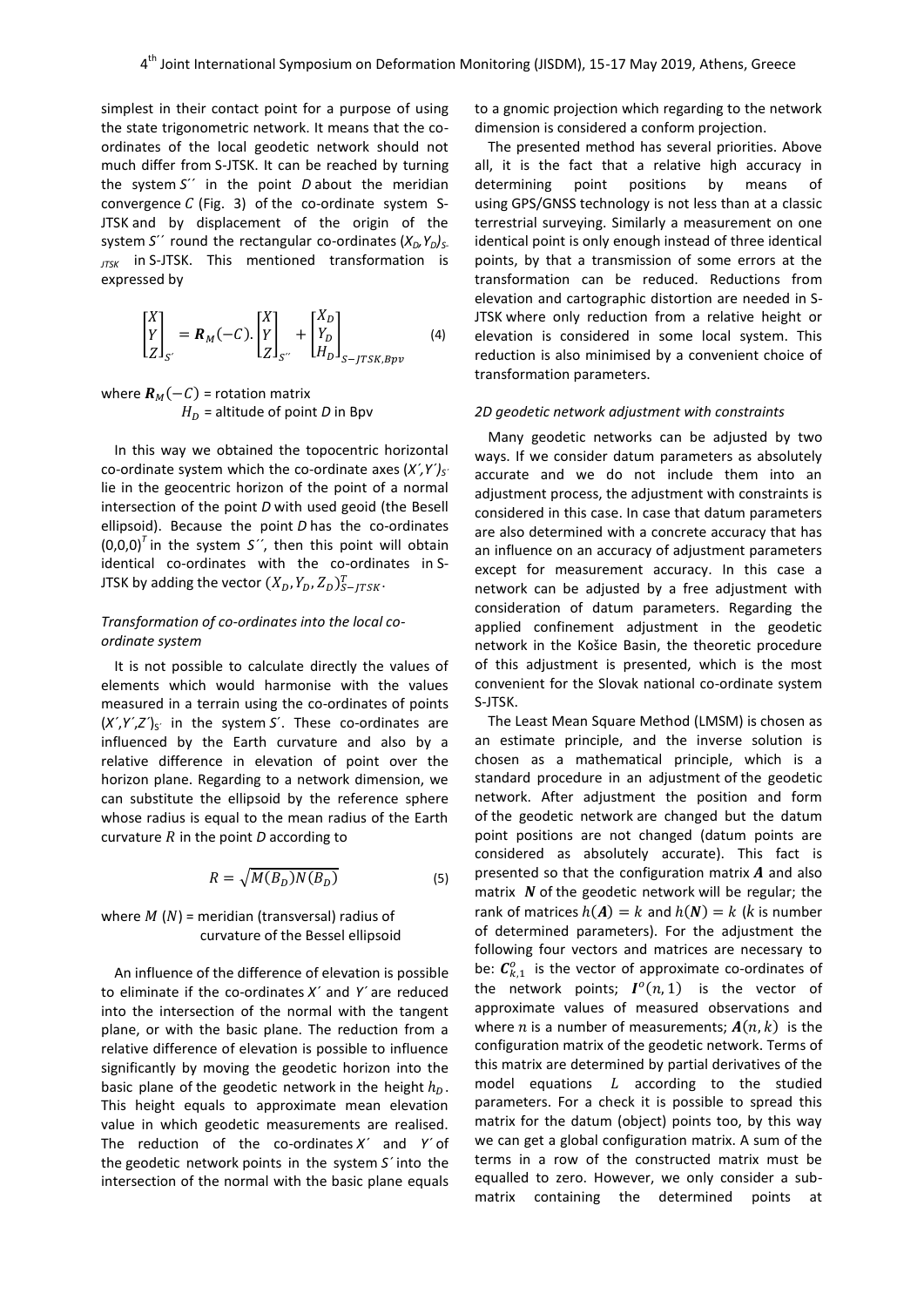calculations;  $\boldsymbol{Q}_l(n,1)$  is the cofactor matrix of the measured quantities. It is the matrix in which the cofactors  $q_{l_i}$  of the measured quantities are occurred.

Solving equations of the estimate statistic model by means of using LMSM we will get the following the linear equation

$$
\boldsymbol{A}^T \cdot \boldsymbol{Q}_l^{-1} \cdot \boldsymbol{A} \cdot d\boldsymbol{\widehat{C}} - \boldsymbol{A}^T \cdot \boldsymbol{Q}_l^{-1} \cdot d\boldsymbol{l} = 0 \tag{6}
$$

where  $d\bm{l} = \bm{l} - \bm{l}^o$  = vector of reduced observations  $l =$  vector of observed quantities  $l^o$  = vector of approximate values of measured quantities

If we indicate  $N = A^T \cdot Q^-_l$ and  $n =$  $A^T$ .  $\mathbf{Q}^{-1}_{l}$ .  $d\bm{l}$ , we will get the following equation for the vector of the adjusted co-ordinate complements  $d\widehat{\mathcal{C}}$ 

$$
d\widehat{\mathbf{C}} = \mathbf{N}^{-1}.\,n\tag{7}
$$

$$
d\widehat{\mathbf{C}} = (\mathbf{A}^T, \mathbf{Q}_l^{-1}, \mathbf{A})^{-1}, \mathbf{A}^T, \mathbf{Q}_l^{-1}, \mathbf{d}\mathbf{l} \tag{8}
$$

After adding  $d\widehat{\mathcal{C}}$  to the vector of the approximate coordinates of points we will obtain the adjusted coordinates  $\widehat{C}$  of points according to

$$
\widehat{\mathbf{C}} = \mathbf{C}^o + d\widehat{\mathbf{C}} \tag{9}
$$

The quality of the adjusted network is universally characterised by two matrices: the cofactor matrix of the co-ordinates estimates  $\mathbf{Q}_{\hat{c}}$  of the co-ordinates

$$
\boldsymbol{Q}_{\hat{\mathcal{C}}} = (\boldsymbol{A}^T, \boldsymbol{Q}_l^{-1}, \boldsymbol{A})^{-1} = \boldsymbol{N}^{-1} \tag{10}
$$

and the covariance matrix of the estimates  $\sum_{\hat{c}}$  of the co-ordinates

$$
\Sigma_{\hat{c}} = s_0^2 \cdot \boldsymbol{Q}_{\hat{c}} \tag{11}
$$

The vector of corrections  $v$  is determined by

$$
v = A \cdot d\hat{\mathcal{C}} - d\mathbf{l} \tag{12}
$$

The covariance estimates of the co-ordinates are situated on a diagonal of the covariance matrix in a direction of individual axes. The adjusted values of the measured terms  $\hat{\bm{l}} = \bm{l} + \bm{v}$  are also determined in a frame of an adjustment*.*

The deformation vector  $d$  was estimated by a simple way, i.e. algebraic calculation in rectangular triangles in the plane of S-JTSK. The position deformation vector presents deformations in a plane of *X* and *Y* axes and height deformation vector presents deformations (subsidence) in the height system Bpv as a difference between the heights on the geodetic network points.

## *Accuracy and quality assessment of geodetic network*

2D and 3D accuracy of the geodetic network points in the Košice Basin in was appreciated by the global and the local indices. The global indices were used for the accuracy consideration of whole network and these indices were numerically expressed. The following global indices were applied:  $tr(\sum_{\hat{C}})$ , i.e. the track of the covariance matrix  $\sum_{\hat{c}}$ , the global indices volume and  $det\ (\sum_{\hat{c}})$ , i.e. the determinant of the covariance matrix  $\sum_{\hat{c}}$  was used. The local indices (3D mean error, mean co-ordinate error, confidence absolute ellipses) were applied separately for each point and these indices can characterize the reliability of whole geodetic network points.

Table 2 presents values of the spatial (3D) deformation vectors presented by the co-ordinate differences  $d\vec{c}$  of the final adjusted co-ordinates of the geodetic network points (year 1997/year 2016).

3D deformation vector values confirm possibility in the deformation vectors valuation according to the above presented theory. However, the deformation vector values need not mean any displacement of the points. In spite of the fact that the network points were adjusted according to the conventional manner by the Gauss-Markov model, the deformation vector values can be burdened by the accumulation of surveying errors. Therefore, for their prominence testing it is required to carry out testing the deformation vector by the global and localization test of the congruence (see the chapter: Global geodetic point congruence test). In the last GNSS measurement during the autumn 2016 the deformation vectors on the tested points (No.: 6, 10, 29, 8H, A1, B10, C21, D7, 11V and KN1-KN5) of the monitoring station in the Košice-Basin were ranged from 9.7 mm (point No. 10, year 2016) to 24.1 mm (point No. 11V, year 2016) (Table 2, Figure 4).

Table 2. Adjusted values - deformation vector  $\,d\overline{\bm{C}}\,$  $(2007/2016)$ 

| (Yedis 1997/2010) |                                             |  |
|-------------------|---------------------------------------------|--|
| Point             | $d\widehat{\overline{\mathcal{C}}}$<br>[mm] |  |
| 6                 | 16.4 / 17.6                                 |  |
| 10                | 9.8/9.7                                     |  |
| 29                | 23.9/23.0                                   |  |
| 8H                | 24.0 / 23.8                                 |  |
| $\mathbf{A1}$     | 18.9 / 17.8                                 |  |
| <b>B10</b>        | 22.8/21.7                                   |  |
| C <sub>21</sub>   | 21.7/22.0                                   |  |
| D7                | 20.7/18.9                                   |  |
| <b>11V</b>        | 21.9/24.1                                   |  |
| KN1               | 22.9/23.0                                   |  |
| KN2               | 16.7 / 15.8                                 |  |
| KN3               | 20.2 / 23.3                                 |  |
| KN4               | 21.4/19.9                                   |  |
| KN5               | 16.5/17.1                                   |  |